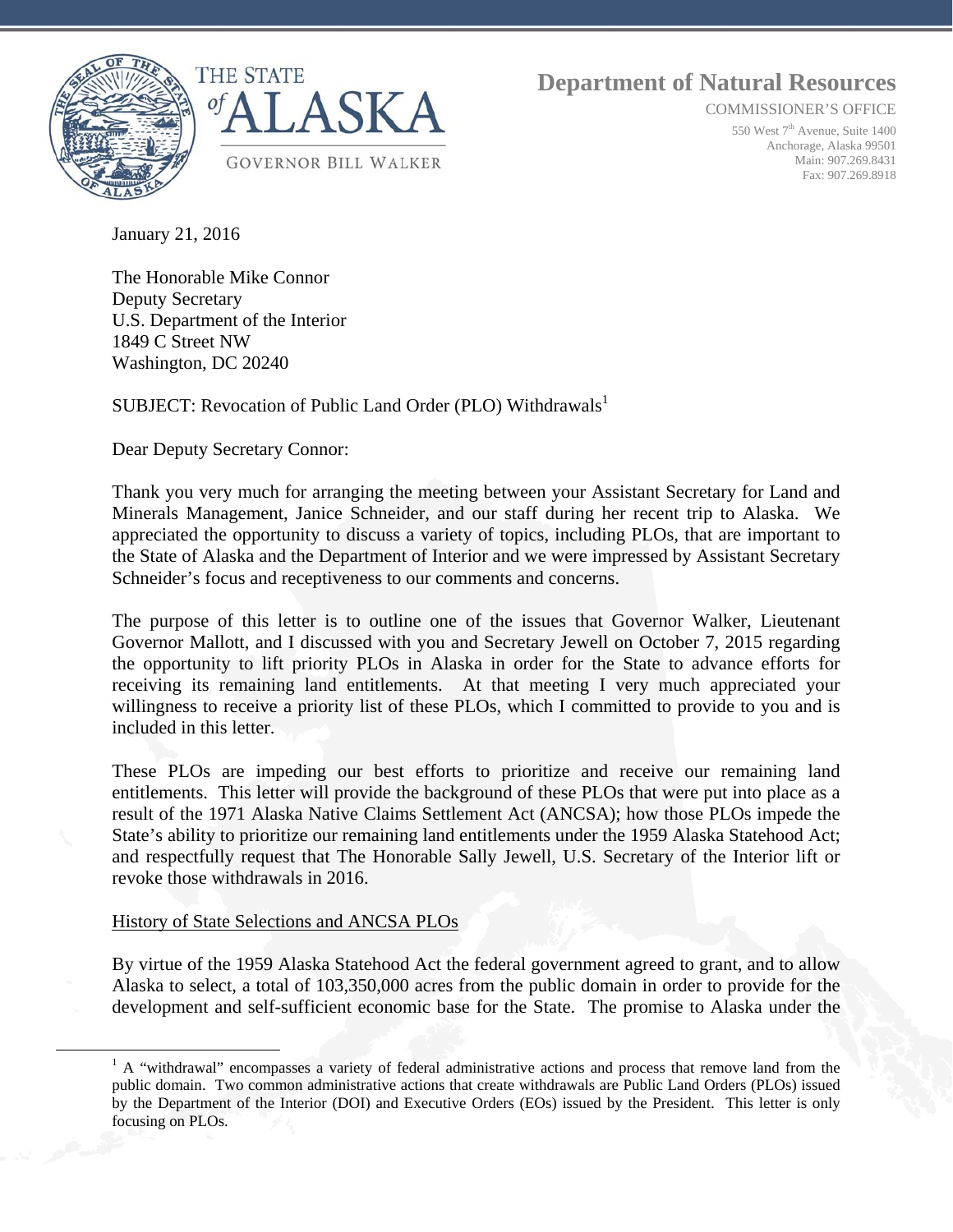Statehood Act allowed Alaskans to select "vacant, unappropriated, and unreserved" federal lands. Shortly after the passage of the Statehood Act, Alaska's ability and priority position to select many of the valuable federal lands was restricted in a number of ways, including by federal administrative land withdrawals and the land claims of the State's Alaska Native residents.

Ensuing federal legislation expanded, modified, and limited the State's land entitlement and resulted in the total land entitlement being established at approximately 105.9 million acres, including:

- ANCSA, and a series of PLOs issued under the authority of ANCSA;
- The Cook Inlet Region, Inc. (CIRI) Land Exchange in 1979;
- The Alaska National Interest Lands Conservation Act (ANILCA) of December 2, 1980; and
- The Alaska Land Transfer Acceleration Act (ALTAA) enacted in 2004.

Prior to the enactment of ANCSA in 1971 there were competing land claims between the State and Alaska Natives. While the passage of ANCSA was designed to help settle these competing claims by granting Alaska Native regional and village corporations priority selection rights, it created additional provisions that are still impacting the State's receipt of its land entitlements, particularly Section 17(d)(1) of ANCSA. Pursuant to ANCSA, the Department of the Interior created a large list of thirteen administrative land withdrawals under the authority of Sections 11, 12, 14, 16, and 17(d) of ANCSA that delay the State's selection process by withdrawing and reserving lands for Village and Regional Corporation selections, as well as for study and classification.

These PLOs are preventing some of the State's high priority top-filings from attaching, and are problematic because they prohibit Alaska from making final entitlement decisions. With these  $PLOS<sup>2</sup>$  in place, State cannot accurately prioritize, and thereby effectively request for transfer, lands based upon the sound science and the potential for future economic development of the resources contained in those lands. In addition to PLO 5150, first published on December 31, 1971 which withdrew lands for the Trans-Alaska Pipeline System Corridor, the next top five PLOs<sup>3</sup> which are preventing Alaska from accurately receiving and ranking our remaining selections for conveyance include:

• PLO 5174 of March 16, 1972 as amended, which withdrew lands for Selections by Village Corporations and Regional Corporations in Cook Inlet and for classification for lands in withdrawals;

<sup>&</sup>lt;sup>2</sup> This bulleted list is in numerical order and lifting all of these PLOs are important to Alaska. Reference to PLO 5150 and the top five PLOs include all of the subsequent amendments or modifications thereto.

<sup>&</sup>lt;sup>3</sup> There are additional PLOs that affect the State's selection process and the list is not intended to be a comprehensive list, only those PLOs that have the greatest impact on the State's land entitlement prioritization process.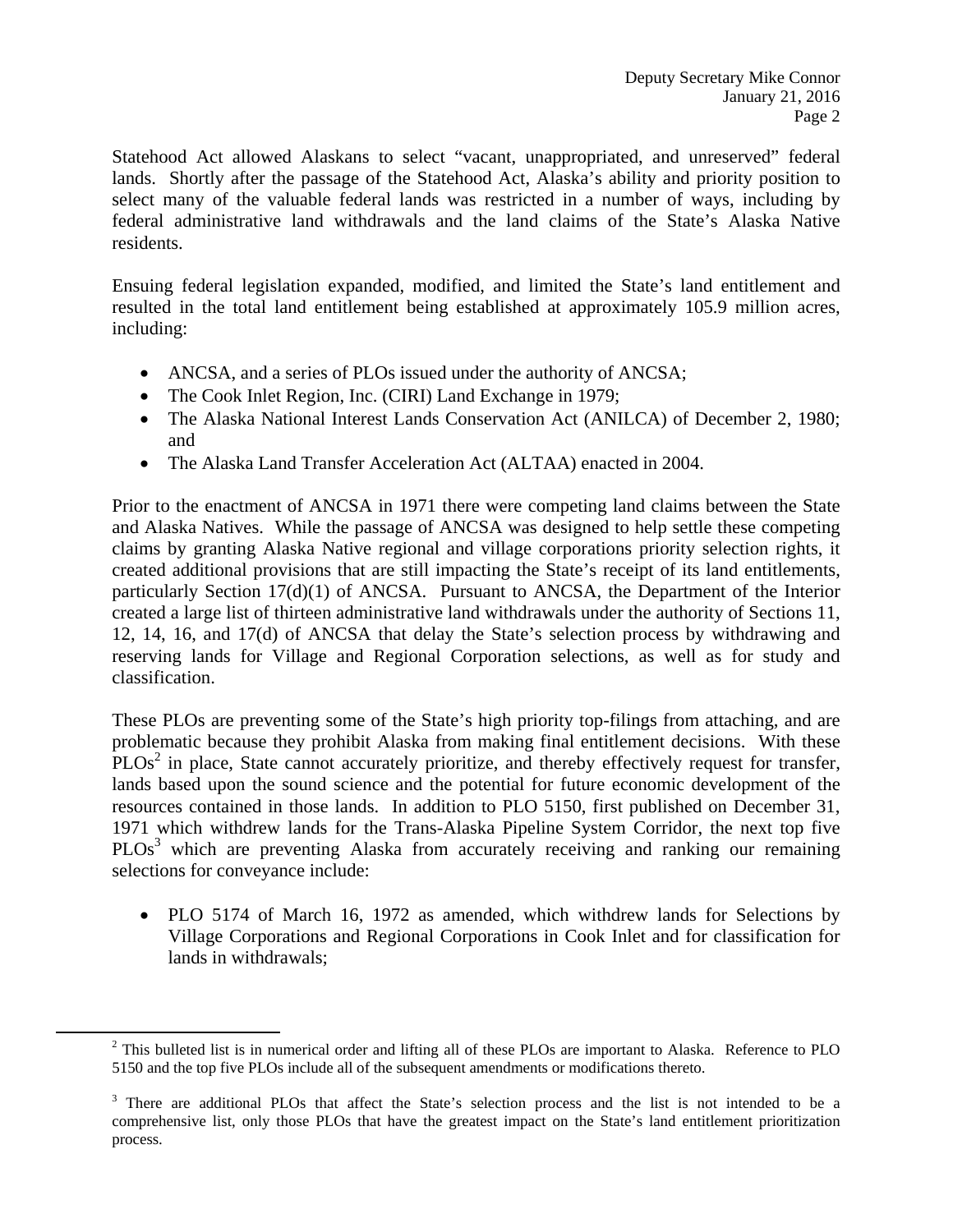- PLO 5180 of March 16, 1972 as amended, which withdrew lands for classification and for protection of public interest in lands;
- PLO 5181 of March 16, 1972 as amended, which withdrew lands for classification and study as possible additions to the National Wildlife Refuge system;
- PLO 5184 of March 16, 1972 as amended, which withdrew lands for classification or reclassification of lands withdrawn under Section 11 of ANCSA, specifically those lands in paragraph 2 of the PLO that deal with withdrawal of lands in the Yukon/Kuskokwin Delta area; and
- PLO 5187 of March 16, 1972 as amended, which withdrew lands for classification and protection of the public interest in lands in Military Reservations.

## Current Status of the State's Land Entitlements

As of the end of 2015, the majority of the State's land entitlements have been transferred into State "control." Of the 105.9 million acre total entitlement, the State has received "control" to approximately 100.5 million acres, which consists of 64.5 million acres with final survey and patent and a remaining 36 million acres that are tentatively approved while awaiting surveying and subsequent patents.

The remaining 5.4 million acres of the State's land entitlement is awaiting fulfillment by the federal government and awaiting the resolution of a several factors, including "top-filings."<sup>4</sup> The State currently has approximately 10.4 million acres of land selected in which to receive the remaining land entitlements and approximately  $10.5$  million acres<sup>5</sup> of top-filings that may eventually become selections in the future should the applicable withdrawals be lifted. While the total acreage identified by the State significantly exceeds the remaining entitlement, only a small portion of the currently selected lands (excluding top-filings) meets the standard of advancing the State's self-sufficient economic base.

## Prioritization of and Impediments to State Entitlement Selections

The State ranks its selections based upon information that is known about current resource values and future potential in order to support Alaska's best economic interests. There is a wide variety

 <sup>4</sup> Section 906(e) of ANILCA gave the State the right to make "top-filings" for its land entitlement selections subject to valid existing rights and Native selection rights under ANSCA. Native selection rights could include individual Native Allottees' as well as Village and Regional Corporations. A top-filing makes the State's claim to land, "fourth in line" as a contingent selection. A valid existing right would also include any federal administrative withdrawals, such as the ANSCA PLOs being discussed herein. "Top-filings" prevent the land's adjudication as a "first in line" entitlement selection since they are a future interest and not counted towards the State's total land entitlements. However, once Native selection rights under ANSCA are finalized or the withdrawal is lifted, the State's selection would automatically attach to the land as a selection and be ready for adjudication.

<sup>&</sup>lt;sup>5</sup> It is conceivable that all of these top-filings could convert to state selections, which would mean that the total amount of lands the State would need to prioritize for ownership includes the remaining acres validly selected and "top-filings," for a total in excess of 20 million acres.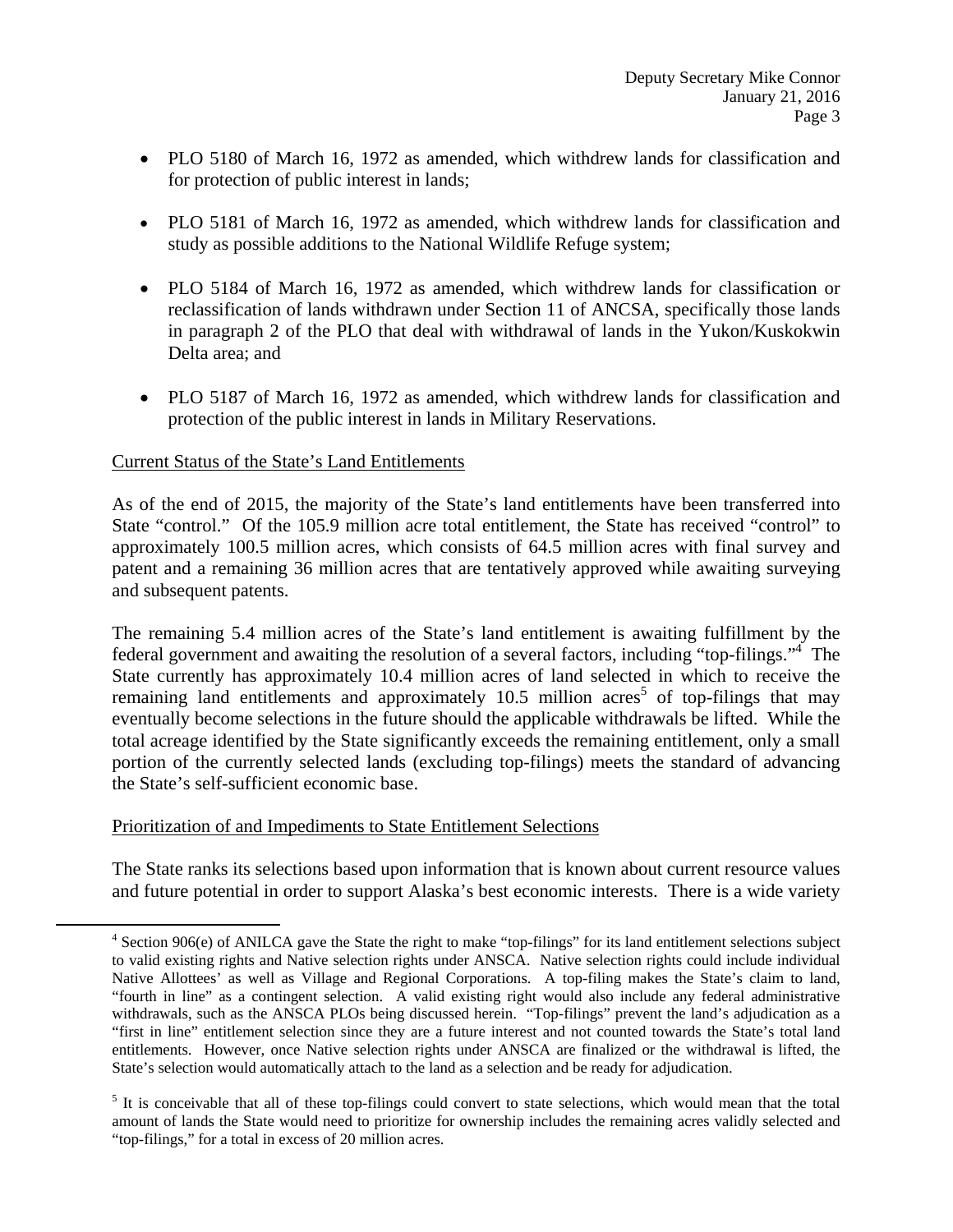of criteria from multiple perspectives that go into this analysis to help ultimately determine the ranking of the remaining land entitlements. These rankings are based on three primary objectives for the purpose of resources, settlement and recreation as follows:

- High priority lands that typically include oil, gas, mineral, or rare earth potential, or lands with a variety of potential uses;
- Medium priority lands that typically include one or more discernable economic uses (such as potential sale or lease to the public, road or infrastructure corridors, etc.) but that would not be expected to provide long-term returns to the State; and
- Low priority lands are those that little long-term economic use has been identified after review.

These primary objectives have been in place since prior to the Statehood Act. In fact, the House Committee reports submitted along with the Alaska Statehood Act indicate that the large federal grant of public domain lands to Alaskans was specifically designed to provide the new state with the necessary economic resources required to generate sufficient revenues to self-govern apart from reliance on federal expenditures. The committee report acknowledged that if the resources from the land are withheld from the State's right of selection, such selections of land would be of little economic value to the newly proposed state and would seemingly confine the State to selecting millions of acres of barren and frozen tundra.

Given the fact that the State is down to its remaining 5% of land entitlements, proper evaluation and prioritization of the remaining lands selected becomes highly critical to meet this mandate. This requires that the State has every opportunity available to conduct exploration so that we can accurately evaluate the high, medium and low priorities to identify those lands that fulfill the intent of the State's land entitlement.

A huge impediment to this re-evaluation is the restriction of exploration on potential high priority lands that the State has "top-filed" until such time as the prior selections under ANCSA are relinquished, settled, and the relevant withdrawals are revoked or lifted. To protect the best economic interests of the State going forward, we must safeguard that we have adequate land entitlement remaining when key top-filings become selections when the withdrawals have been revoked, and/or the Native Claims are finally settled or relinquished.

As previously indicated, ANCSA-related PLOs were put into place during the 1970's to help facilitate settlement of all of the Native Alaskan claims from prior to the Statehood Act. ANCSA established the framework for the settlement of all Native claims by providing that the Regional Corporations, as well as the Village Corporations, receive their federal land entitlements in the vicinity of their Native communities by removing or withdrawing large areas of land from the public domain and thus from state selection while these corporations make their "first in line" selections under ANCSA.<sup>6</sup>

<sup>&</sup>lt;sup>6</sup> Proximity to high density communities and existing infrastructure are why such a large portion of the State's topfiled lands are ranked as high priority lands. ANCSA also provided a mechanism for these corporations to select alternative lands in the event that there was a "deficiency" in lands available near their original communities, which continues to cause further delays the ultimate settlement of Native claims under ANCSA.